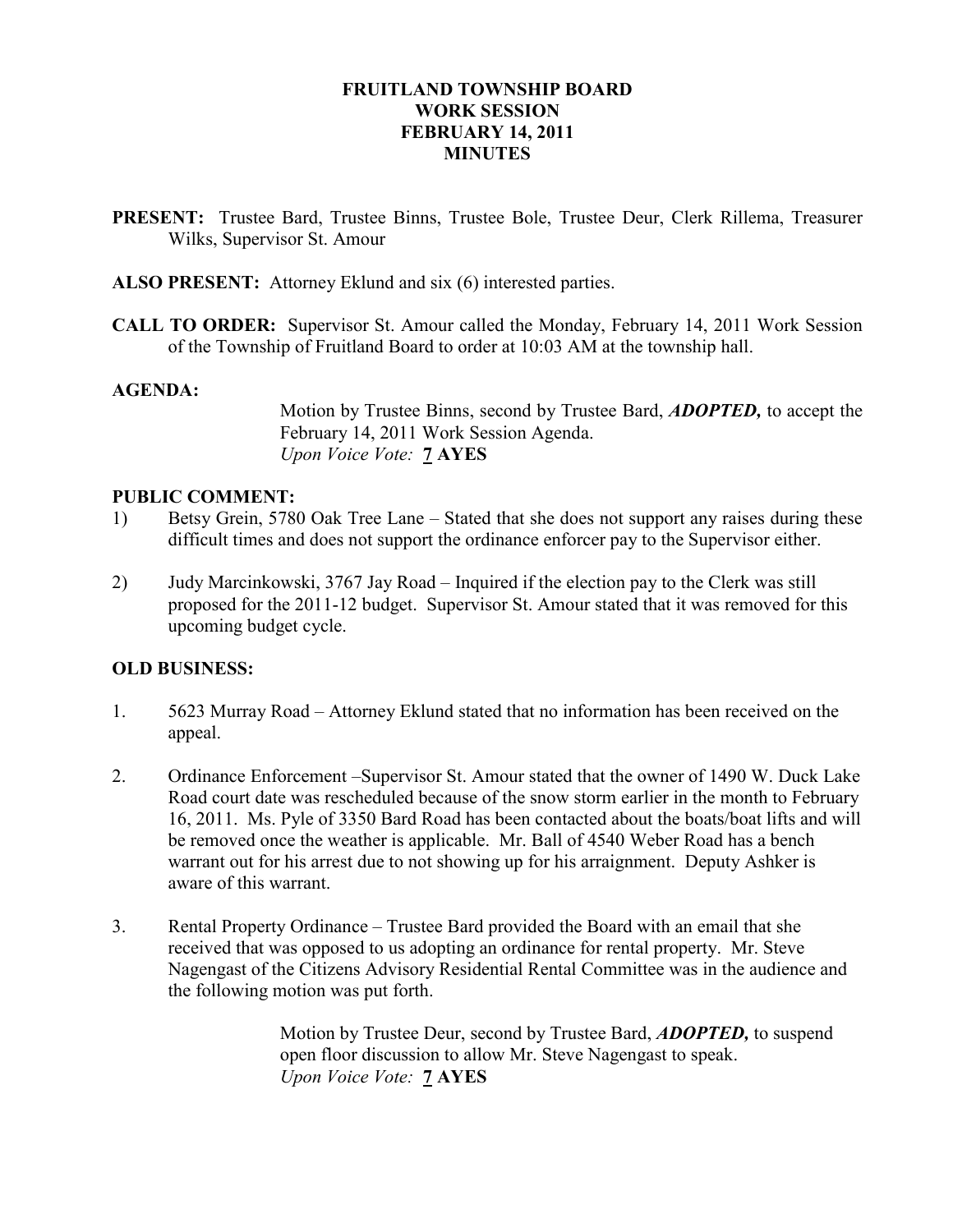### FRUITLAND TOWNSHIP FEBRUARY 14, 2011 WORK SESSION MINUTES

Mr. Nagengast inquired about the author of the email and Trustee Bard replied it was anonymous as the author did not wish to be disclosed. Mr. Nagengast does believe that Fruitland Township should adopt such ordinance and is in hopes that the Board will do so.

> Motion by Trustee Deur, second by Trustee Bole, ADOPTED, to unsuspend open floor discussion. Upon Voice Vote: 7 AYES

Supervisor St. Amour asked Attorney Eklund to review the email and issue his opinion at the March work session.

- 4. McMillan Road End Supervisor St. Amour stated that he has discussed the stairway project with Jeff Auch of the Muskegon Conservation District. At this time, Mr. Auch does not recommend the log pathway but does suggest the building of a stairway. An Alcoa grant of approximately \$3,000.00 is available along with the approximate \$2,000.00 of donations received by Fruitland Township for the building of such stairway. Mr. Auch is researching other available means of volunteer labor and others that may be interested in the project. Maintenance of a stairway would likely be the responsibility of the township.
- 5. Riverside Exploration Discussion amongst the Board of Trustees resulted in a 4-3 decision not to pursue a lease with Riverside Exploration. Supervisor St. Amour stated that Riverside Exploration has signed over 400 + acres of property with residents of Fruitland Township.

Motion by Trustee Bard, second by Trustee Deur, ADOPTED, to suspend for open floor discussion. Upon Voice Vote: 7 AYES

Dr. Holly reminded the Board that Fruitland Township could sign a contract with one company and that company has the ability to sell the mineral rights to another. Fruitland Township would have no say in this sale of mineral rights once an agreement of such is agreed upon.

Judy Marcinkowski stated that if the Board was interested in exploring mineral/gas exploration, a Citizens Advisory Committee should be formed.

> Motion by Trustee Bard, second by Trustee Bole, ADOPTED, to unsuspend open floor discussion. Upon Voice Vote: 7 AYES

6. 2011-12 Proposed Budget Discussion –

Motion by Trustee Deur, second by Trustee Bard, ADOPTED, to suspend open floor discussion for Parks & Recreation Chair Laura Shields to present their requests for the 2011-12 proposed budget. Upon Voice Vote: **7 AYES** 

Mrs. Shields presented the Parks & Recreation Commission proposed 2011-12 budget. The Commission would like to remain at \$35.00 a meeting. They are requesting Postage for \$25.00, are unsure if Sports-n-Shorts will continue due to a price increase and would like the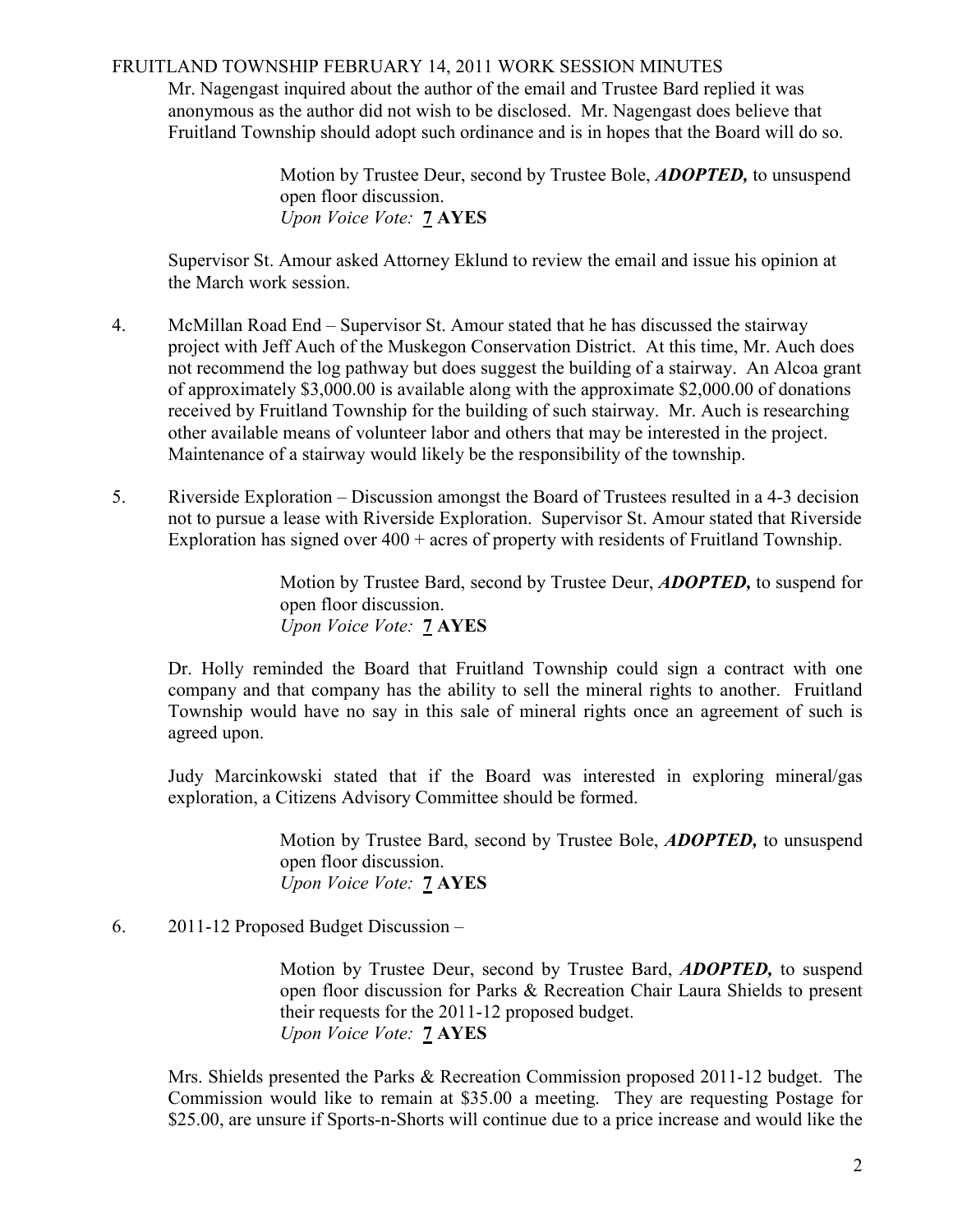## FRUITLAND TOWNSHIP FEBRUARY 14, 2011 WORK SESSION MINUTES

Township Board's opinion and are requesting an increase in the repairs & maintenance to \$5000.00. A list of items, prioritized for consideration was provided with projects consisting of new signage, painting, tree removal, update of equipment at both Nestrom Park and Duck Lake Road Park. The Board of Trustees would like to see Sports-n-Shorts included in the upcoming budget and will review the list provided.

> Motion by Trustee Bard, second by Trustee Deur, ADOPTED, to unsuspend open floor discussion. Upon Voice Vote: 7 AYES

Trustee Deur stated he was displeased with the budget process and had several areas throughout the budget he had questions or needed clarification on. Those items were addressed and Clerk Rillema will research those items that needed further investigation and report at the Regular meeting. Supervisor St. Amour noted that the Board is still split on the increase in wages/meeting pay but stated no changes would occur until the public budget hearing was held before making any additional changes/additions to the proposed budget.

## NEW BUSINESS:

- 1. MCRC Brining 2011 –Supervisor St. Amour received a letter from MCRC in regards to participating in the 2011 dust control program with a request date of February 15. The Board of Trustees would like to participate in the brining program and authorized Supervisor St. Amour to write a letter stating our participation.
- 2. Parks & Recreation Commissioner Vacancy –Supervisor St. Amour stated that two interested persons are interested in the vacancy – Lee Holly and Mary Nagengast.

Motion by Trustee Bard, second by Trustee Deur, **ADOPTED**, to suspend open floor discussion for Laura Shields, Chair of the Parks & Recreation to speak.

Upon Voice Vote: 7 AYES

 Mrs. Shields stated that the Commission had not received any interested person to nominate at this time.

> Motion by Trustee Bard, second by Treasurer Wilks, **ADOPTED**, to unsuspend open floor discussion. Upon Voice Vote: 7 AYES

Discussion amongst the Board led to Mary Nagengast being nominated for the vacancy. A motion will be prepared for the Regular meeting scheduled Tuesday.

3. Muskegon County Wastewater System Master Contract – Supervisor St. Amour and Trustee Deur have had several meetings with developer Brad Van Bergen regarding the possibility of sewer along the Whitehall/White Lake Drive corridor. Although this project is in its early stages, Fruitland Township would need to sign the contract. Attorney Eklund was asked to look at the proposed contract.